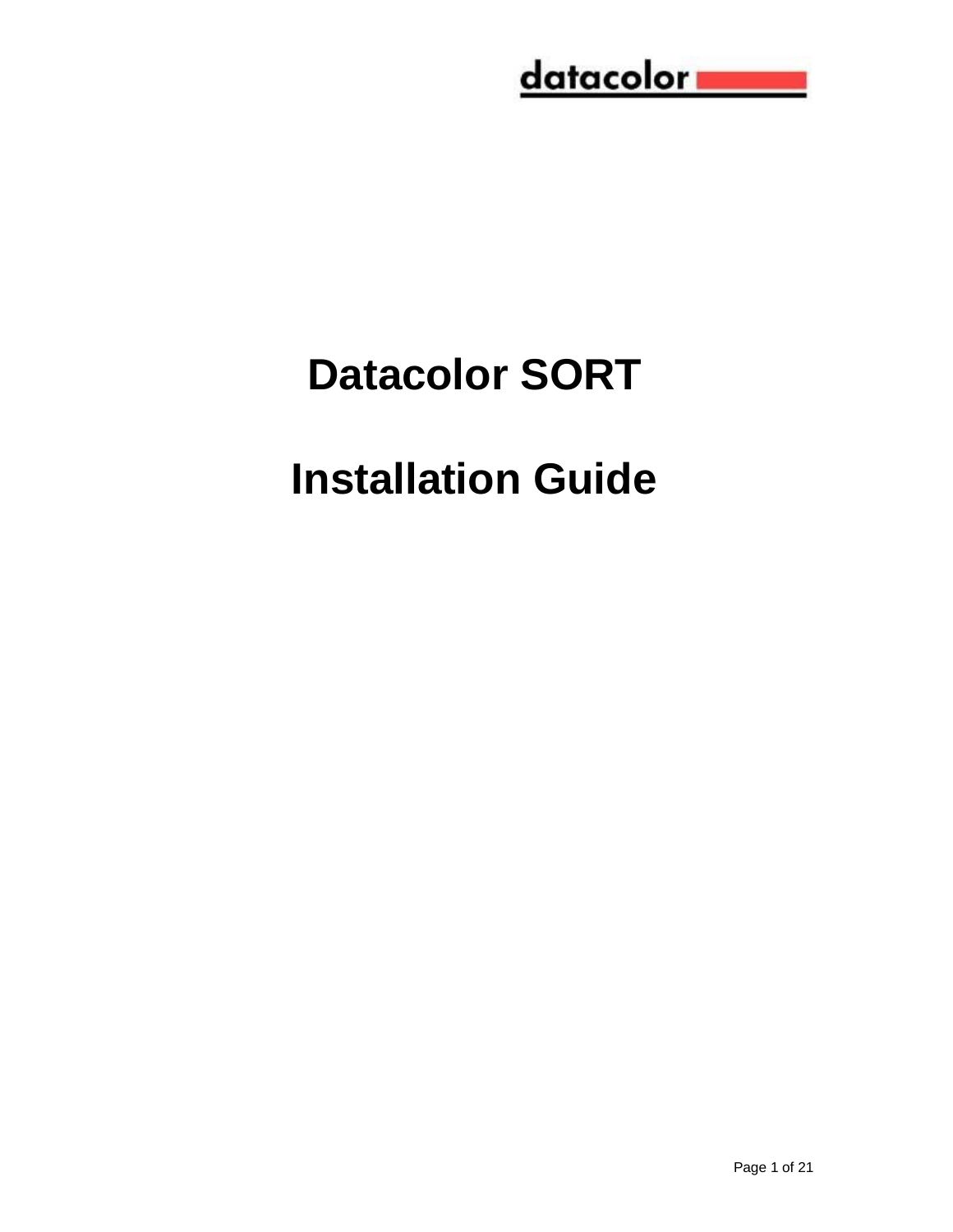#### **Datacolor MATCHSORT™ Stand-Alone Installation Guide** (July, 2021)

All efforts have been made to ensure the accuracy of the information presented in this format. However, should any errors be detected, Datacolor appreciates your efforts to notify us of these oversights.

datacolor

Changes are periodically made to this information and are incorporated into forthcoming versions. Datacolor reserves the right to make improvements and/or changes in the product(s) and/or program(s) described in this material at any time.

© 2008 Datacolor. Datacolor, SPECTRUM and other Datacolor product trademarks are the property of Datacolor.

Microsoft and Windows are either registered trademarks of Microsoft Corporation in the United States and/or other countries.

To obtain information on local agents, contact either of the offices listed below, or visit our website at www.datacolor.com.

#### **Support Questions?**

If you need help with a Datacolor product, please contact one of our top-rated technical support teams located around the world for your convenience. You can find contact information below for the Datacolor office in your area.

#### **Americas**

+1.609.895.7465 +1.800.982.6496 (toll-free) +1.609.895.7404 (fax) NSASupport@datacolor.com

#### **Europe**

+41.44.835.3740 +41.44.835.3749 (fax) EMASupport@datacolor.com

#### **Asia Pacific**

+852.2420.8606 +852.2420.8320 (fax) ASPSupport@datacolor.com

Or Contact Your Local Representative

Datacolor has representatives in over 60 countries. For a complete list, visit [www.datacolor.com/locations.](http://www.datacolor.com/locations)

Manufactured by Datacolor 5 Princess Road Lawrenceville, NJ 08648 1.609.924.2189

Committed to Excellence. Dedicated to Quality. Certified to ISO 9001 in Manufacturing Centers Worldwide.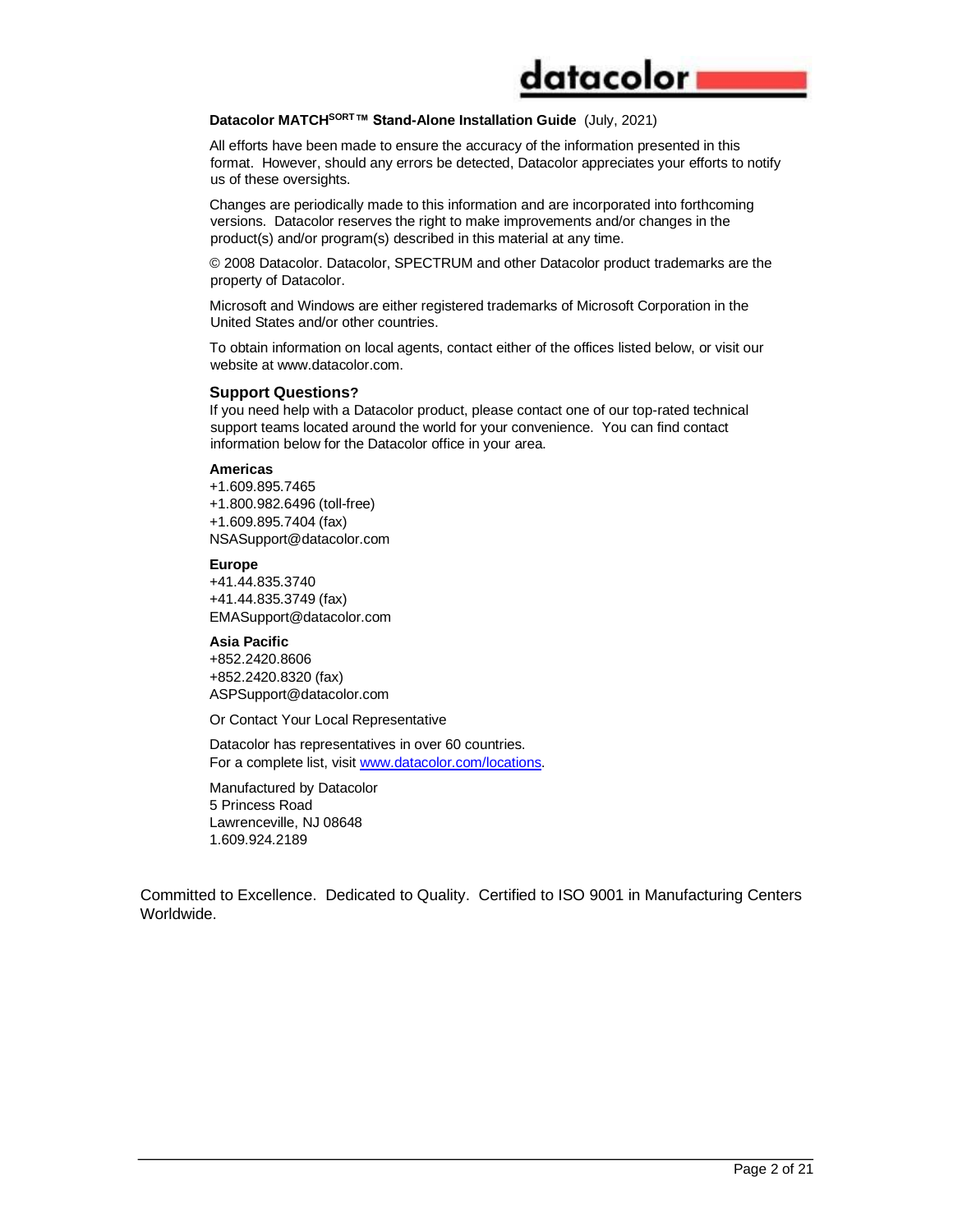#### <u>datacolor i</u>

#### **Contents**

#### <span id="page-2-0"></span>**1 Installation Overview**

This document describes the installation of Datacolor Software to your computer's hard disk. If you have purchased your computer from us, the software will be already installed. If you purchased your own computer, follow these instructions to install our software on your computer.

Before you begin the installation, you should have all installation USB's, and Microsoft Windows\* should be properly installed on your computer.

#### <span id="page-2-1"></span>*1.1 System Requirements*

The system requirements shown below are the minimum configuration to ensure effective operation of the standard Datacolor SORT software. Configurations below stated requirements may work but are not supported by Datacolor.

| <b>Component</b>                                          | Recommended                                                      |   |
|-----------------------------------------------------------|------------------------------------------------------------------|---|
| Processor                                                 | Dual Core processor                                              |   |
| Memory RAM                                                | 8 GB                                                             |   |
| Free Hard Drive Capacity                                  | 500 GB                                                           |   |
| <b>Video Resolution</b>                                   | <b>True Color</b>                                                | 2 |
| <b>Available Ports</b>                                    | (1) RS-232 Serial (for older<br>spectrophotometers)<br>$(3)$ USB | 3 |
| <b>Operating System</b>                                   | Windows 10 (32 or 64 bit)                                        | 4 |
| Email (for supported level)                               | Outlook 2007 or above, POP3                                      |   |
| Authenticated Sybase Database<br>supplied with the system | Sybase 12.0.1. EBF 3994                                          |   |
| Optional Textile Database for SQL upon<br>request         | Microsoft SQL Server 2012                                        | 5 |
| Server OS                                                 | Microsoft Server 2016                                            | 6 |

Notes: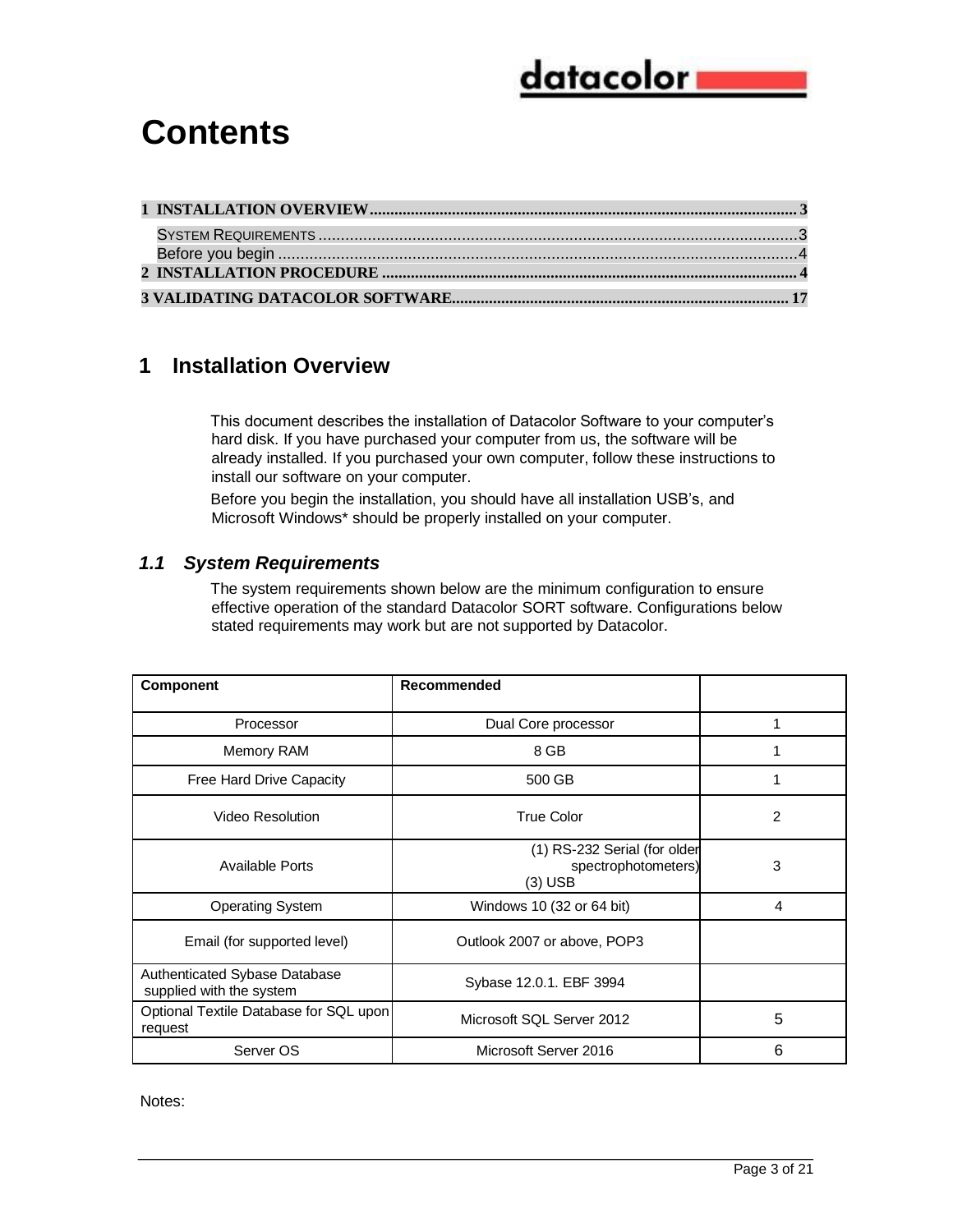#### datacolor

1) Minimum system configurations may limit performance, data capacity and operation of some features. Faster processor, more memory and faster hard drives will significantly enhance performance.

2) Accurate on-screen color display requires monitor calibration and true-color video mode.

3) Datacolor spectrophotometers use either an RS-232 Serial or USB connectors. Datacolor Spyder5™ requires a universal serial bus (USB) connection.

Printer port requirements (Parallel or USB…) depend on the specific printer selected.

4) Windows 32 bit and 64 bit operating systems are supported. 64 bit hardware running Windows 32 bit operating system is supported. Datacolor Tools is a 32 bit application. 64 bit hardware running Windows 32 bit operating system is supported.

5) Microsoft SQL Server 2012 is supported on Tools textile database..

6) Windows Server 2016 is supported.

#### *Before You Begin*

- Microsoft Windows<sup>®</sup> should be properly installed on your computer.
- You must have Windows Administrator rights to install this software.
- **Restart the system before installing the software.** This removes any memory-resident modules that may interfere with the installation and is especially important if you have been running a previous version.
- Install Sybase V12 database management software.
- Close all other programs that are running.
- Have all program installation readily available.

#### **Important, Before You Begin!** *You must have Administrator Rights to install this software and you must have installed Sybase first!*

*\_\_\_\_\_\_\_\_\_\_\_\_\_\_\_\_\_\_\_\_\_\_\_\_\_\_\_\_\_\_\_\_\_\_\_\_\_\_\_\_\_\_\_\_\_\_\_\_\_\_\_\_\_\_\_\_\_\_\_\_\_\_\_\_*

#### *2 Installation Procedure*

To install Datacolor SORT

- 1. Place the Datacolor SORT USB into the port.
- 2. Select the Menu.exe

The Main Installation menu should appear automatically: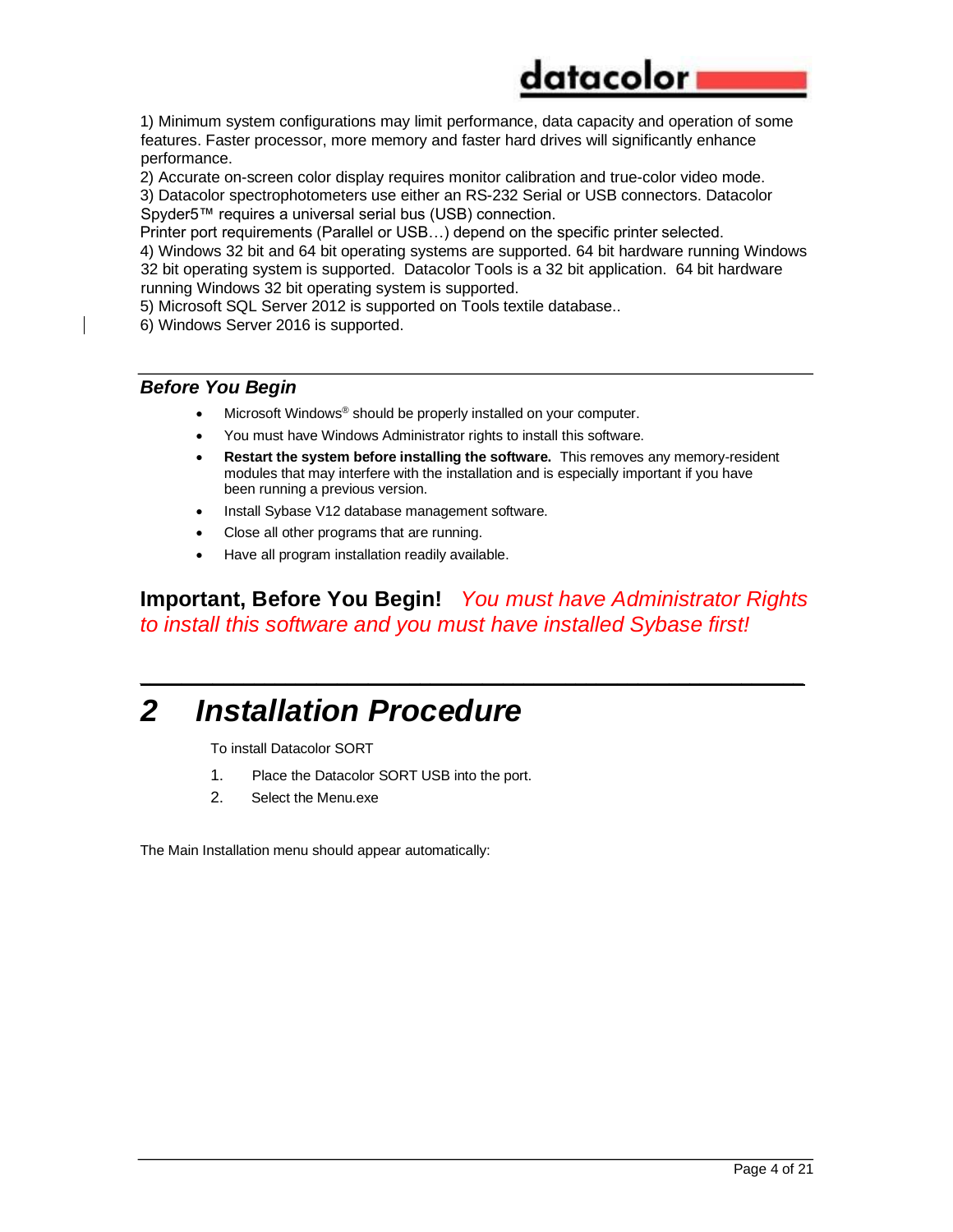#### <u>datacolor i</u> SA Datacolor SORT Main Installation Menu  $\times$ datacolor<sub>a</sub> **SORT®**  $\boldsymbol{\theta}$  is  $\boldsymbol{\theta}$  in  $\boldsymbol{\psi}$  we set ∎ Install Sybase 12 Install Datacolor SORT™ Visit Datacolor on the web Exit To perform a command, simply click it... Select Install Datacolor SORT**SA** Datacolor SORT Installation Menu  $\times$

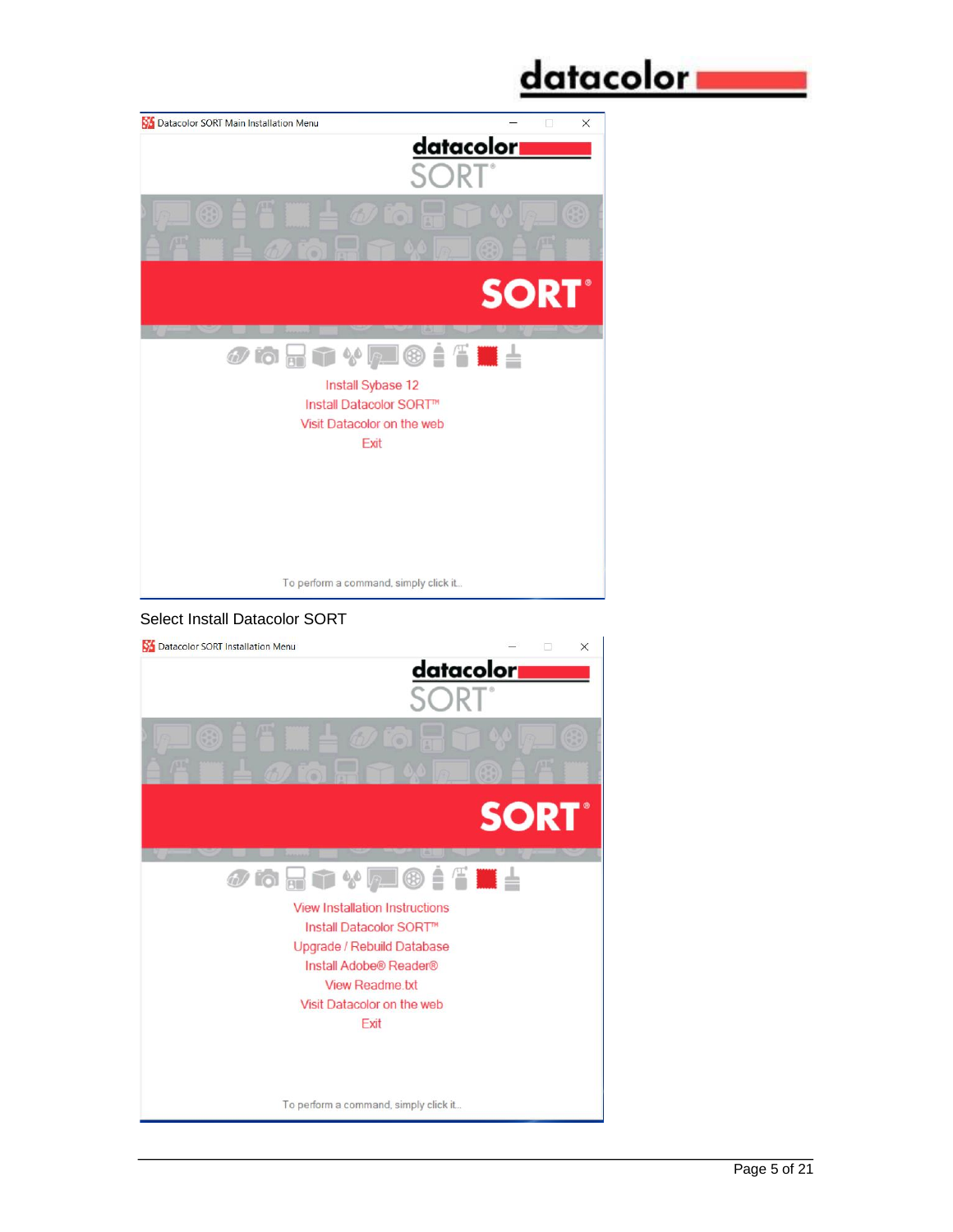

When the Main Installation Menu is displayed, choose "**Install Datacolor Sort**" The installation will guide you through installation.

Select a language from the list box.(Language include Chinese (simplified), Chinese (traditional), English, French (standard), German, Italian, Japanese, Portuguese (standard) and Spanish.)

| Datacolor Sort - InstallShield Wizard                                                                                                                                   |        |
|-------------------------------------------------------------------------------------------------------------------------------------------------------------------------|--------|
| <b>Choose Setup Language</b><br>Select the language for the installation from the choices below.                                                                        |        |
| Chinese (Simplified)<br>Chinese (Traditional)<br>English<br>French (Standard)<br>German<br>Italian<br>Japanese<br>Polish<br>Portuguese (Standard)<br>Spanish<br>Turkish |        |
| InstallShield<br>Next ><br>< Back                                                                                                                                       | Cancel |

Click "**Next**". The installation wizard will start - follow the prompts to install Datacolor SORT on your computer.

The next dialogs only appear if pre Spectrum software is already installed on the system. If it's a new installation the Setup proceeds with the **Welcome** dialog.

When you upgrade from SmartSort1.x to Datacolor Datacolor SORT v1.5, the Setup uninstalls the old software before the new Software is installed (DCIMatch; SmartSort; .CenterSiceQC, Fibramix, matchExpress or Matchpoint)

The Setup asks if you have made a backup of your entire database. If not, clock 'No' to exit the setup.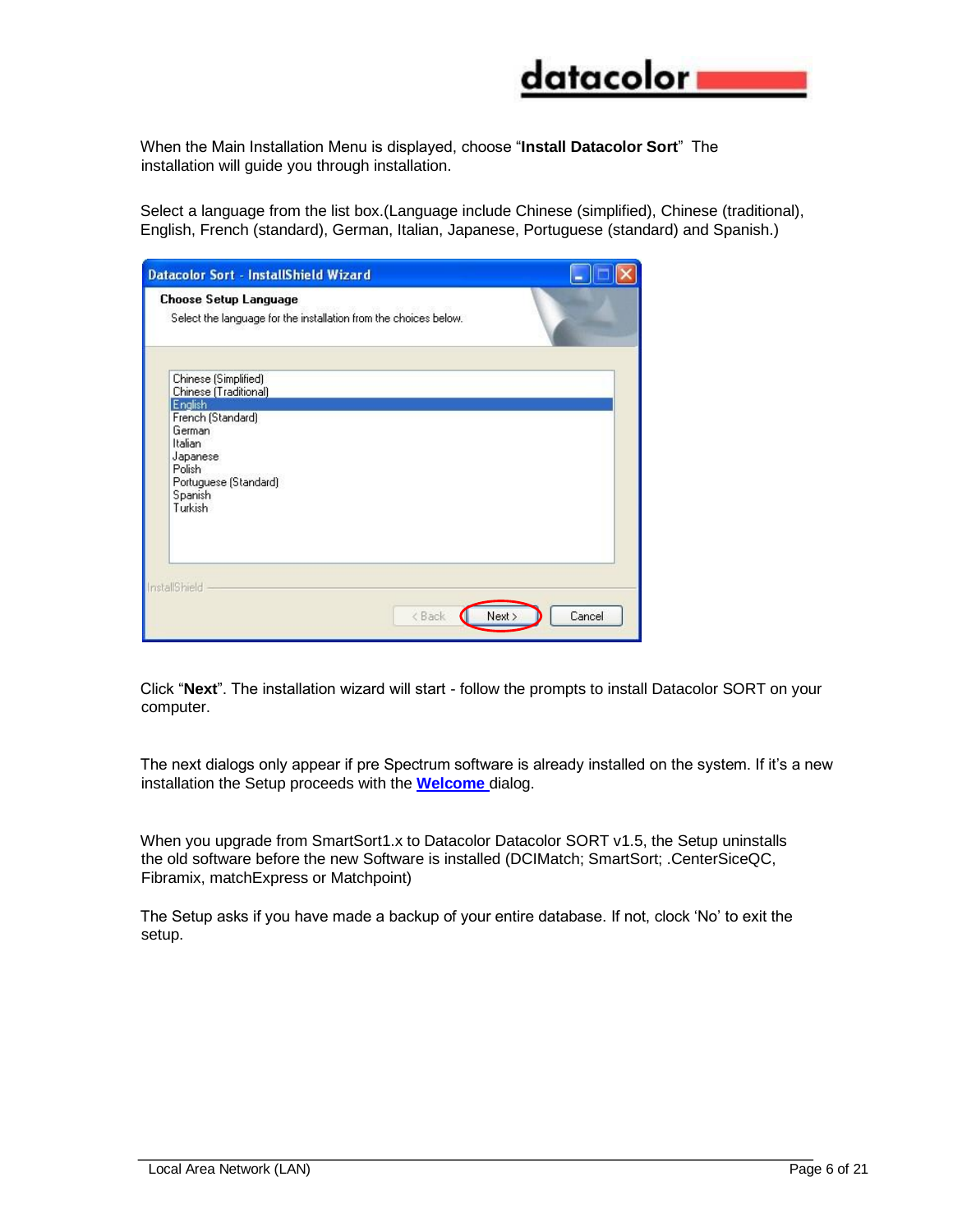### <u>datacolor</u>

| uestion |                                                                                         |
|---------|-----------------------------------------------------------------------------------------|
| G       | Have you made a backup of all of your databases (dci_itm.db, printform.db, dci_alab.db) |
|         | No<br>Yes                                                                               |

Depending on the installed software you are informed about the un-installation process. The Setup program shows a message for each program that should be installed.

■ Uninstalling DCIMatch

| <b>DCIMatch 1.4</b> |                                                                           |  |
|---------------------|---------------------------------------------------------------------------|--|
|                     | This will remove DCIMatch 1.4 from your computer. Do you wish to proceed? |  |
|                     | Yes<br>No                                                                 |  |
|                     |                                                                           |  |
| DCIMatch 1.4        |                                                                           |  |
|                     | DCIMatch 1.4 has been successfully uninstalled from your machine.         |  |
|                     | OK                                                                        |  |
|                     |                                                                           |  |

■ Uninstalling CenterSideQC (if installed)

| This will remove CenterSideQC from your computer. Do you wish to proceed? |
|---------------------------------------------------------------------------|
|                                                                           |
|                                                                           |
| CenterSideQC has been successfully uninstalled from your machine.         |
|                                                                           |
|                                                                           |

■ Uninstalling Fibramix (if installed)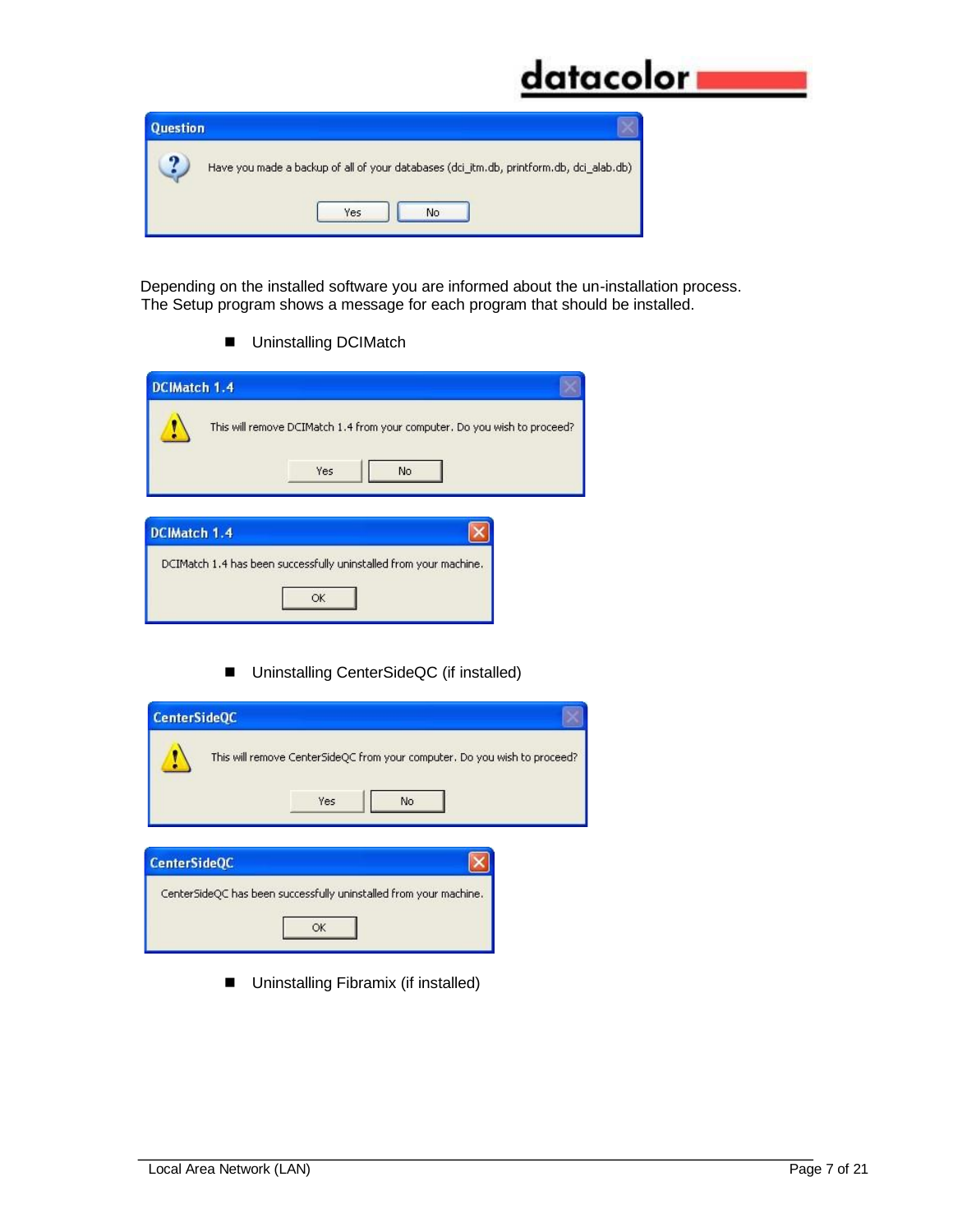|                                                                                         | datacolor |
|-----------------------------------------------------------------------------------------|-----------|
| Fibramix 1.4                                                                            |           |
| This will remove Fibramix 1.4 from your computer. Do you wish to proceed?<br>Yes:<br>No |           |
| Fibramix 1.4                                                                            |           |
| Fibramix 1.4 has been successfully uninstalled from your machine.<br>OK.                |           |

■ Uninstalling SmartSort (if installed)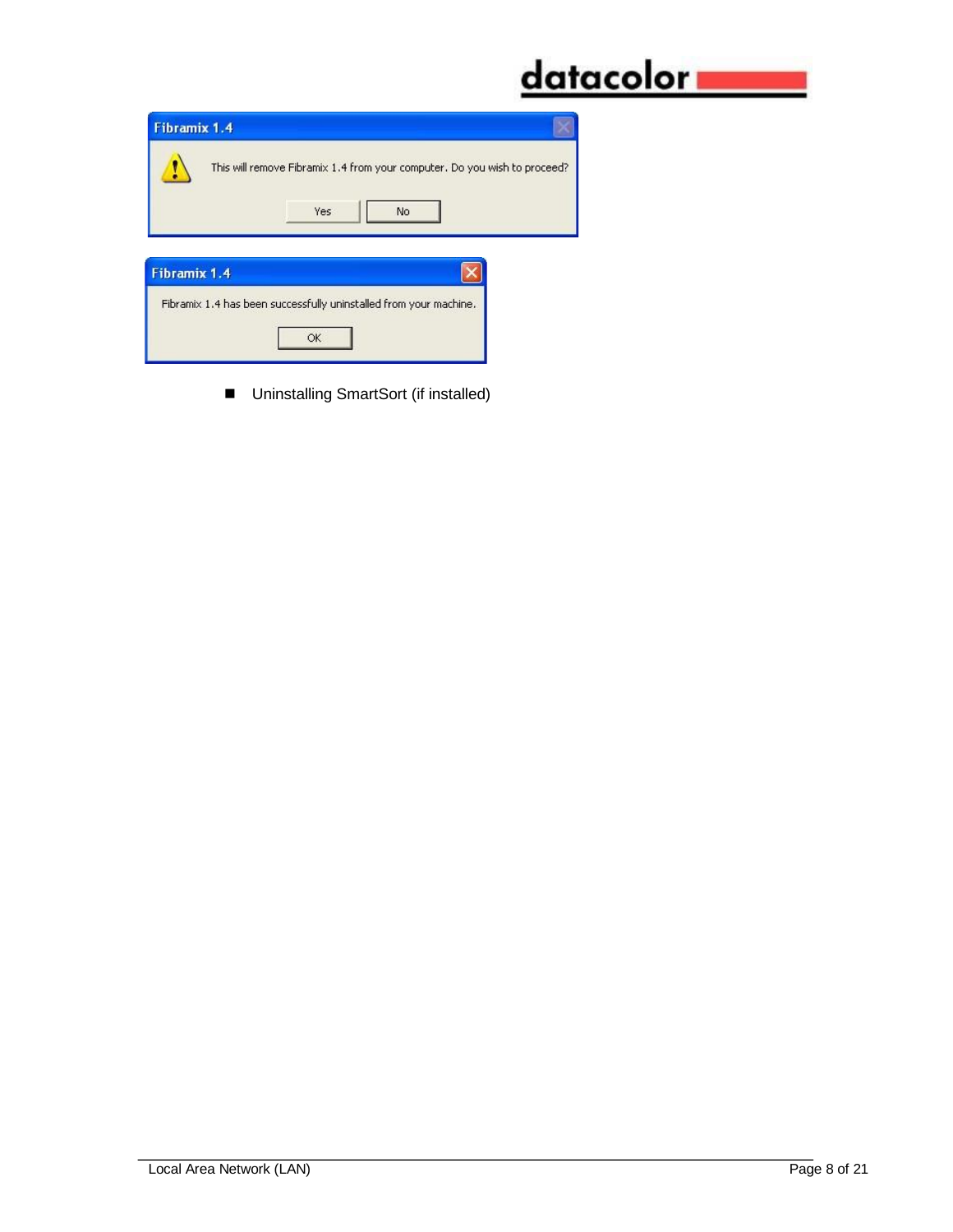# <u>datacolor -</u>

| <b>SmartSort</b>                                               |                                                                                                     |  |  |  |  |  |
|----------------------------------------------------------------|-----------------------------------------------------------------------------------------------------|--|--|--|--|--|
|                                                                | This will remove SmartSort from your computer. Do you wish to proceed?                              |  |  |  |  |  |
| Yes<br>No.                                                     |                                                                                                     |  |  |  |  |  |
| <b>SmartSort</b>                                               |                                                                                                     |  |  |  |  |  |
| SmartSort has been successfully uninstalled from your machine. |                                                                                                     |  |  |  |  |  |
| OK.                                                            |                                                                                                     |  |  |  |  |  |
|                                                                |                                                                                                     |  |  |  |  |  |
| Datacolor Sort - InstallShield Wizard                          |                                                                                                     |  |  |  |  |  |
|                                                                | Welcome to the InstallShield Wizard for<br><b>Datacolor Sort</b>                                    |  |  |  |  |  |
|                                                                | The InstallShield® Wizard will install Datacolor Sort on your<br>computer. To continue, click Next. |  |  |  |  |  |
|                                                                | Next<br>Cancel<br><back< td=""></back<>                                                             |  |  |  |  |  |

If you are installing Datacolor SORT for the first time, click "**Next**" to access the Datacolor Software License Agreement dialog. You must select the acceptance radio button in order to install Datacolor SORT. If you are upgrading an existing, licensed copy of Datacolor Match, this screen will not appear.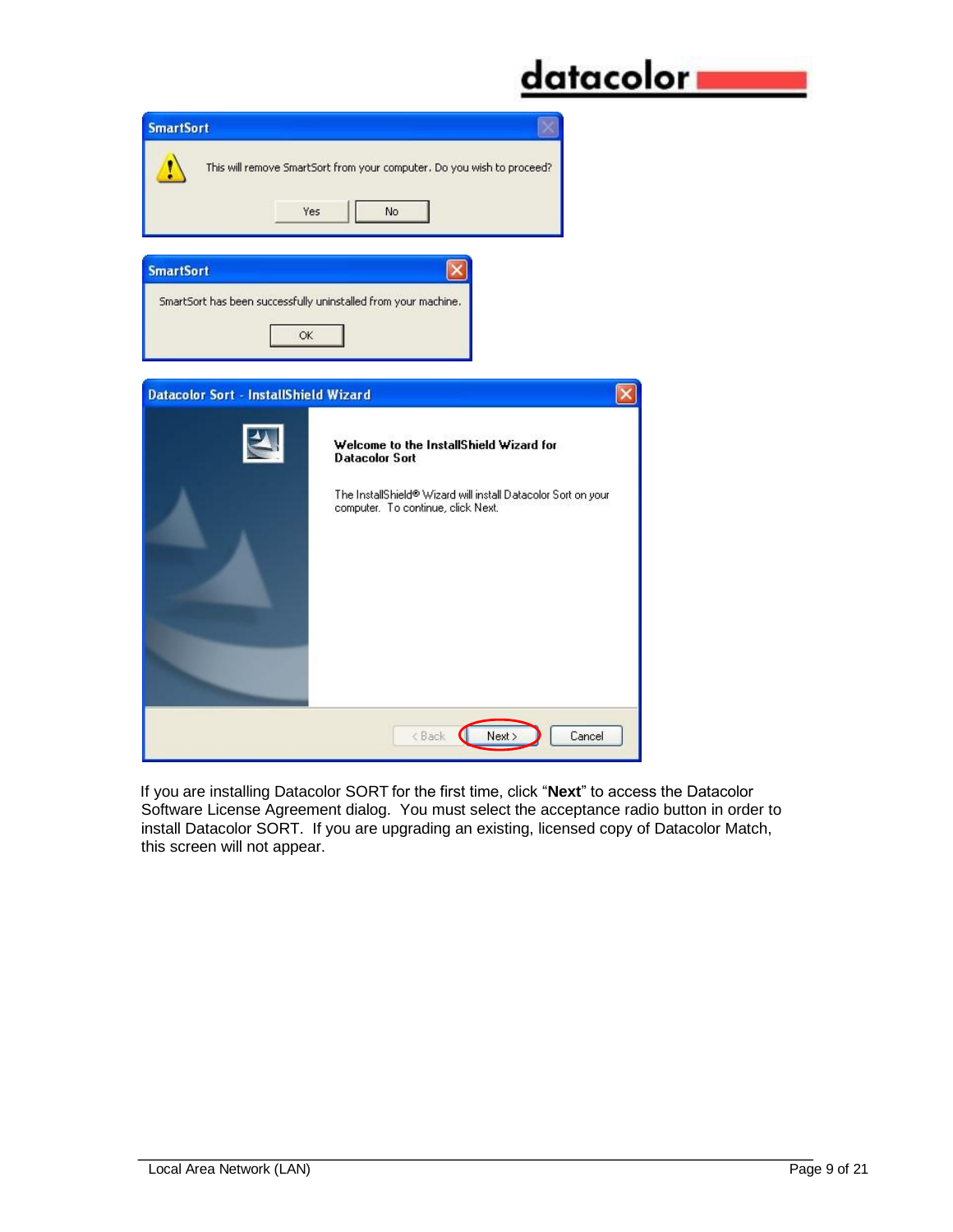## <u>datacolor \_\_\_\_</u>

| License Agreement                                                 |                                                                                                                                                                                                                                                                                                                                                                                                                                                                                                                                                                                                                           |       |
|-------------------------------------------------------------------|---------------------------------------------------------------------------------------------------------------------------------------------------------------------------------------------------------------------------------------------------------------------------------------------------------------------------------------------------------------------------------------------------------------------------------------------------------------------------------------------------------------------------------------------------------------------------------------------------------------------------|-------|
| Please read the following license agreement carefully.            |                                                                                                                                                                                                                                                                                                                                                                                                                                                                                                                                                                                                                           |       |
| AND DO NOT INSTALL. COPY OR OTHERWISE USE THE DATACOLOR SOFTWARE. | IMPORTANT: READ THIS AGREEMENT CAREFULLY, BY CLICKING ON THE "YES"<br>BUTTON, INSTALLING, COPYING OR OTHERWISE USING THE DATACOLOR<br>SOFTWARE, YOU AGREE TO BE BOUND BY THE TERMS OF THIS LICENSE. IF YOU<br>DO NOT AGREE TO THE TERMS OF THIS LICENSE, CLICK ON THE "NO" BUTTON                                                                                                                                                                                                                                                                                                                                         |       |
|                                                                   | This license agreement ("License") is a legal agreement between you and Applied Color<br>Systems, Inc. (doing business as Datacolor) ("Datacolor") granting you certain rights to<br>access and use the Datacolor software owned by Datacolor and provided with this<br>License (the ''Software''). This License is governed by the Terms and Conditions of Sale<br>and Service (the "Terms") attached below. Except as specified in the Terms, in the event<br>of a conflict between the Terms and a term in this License, the terms of the License shall<br>govern. YOU HEREBY AGREE, BOTH ON YOUR OWN BEHALF AND AS AN |       |
| I accept the terms of the license agreement                       |                                                                                                                                                                                                                                                                                                                                                                                                                                                                                                                                                                                                                           | Print |
| I do not accept the terms of the license agreement                |                                                                                                                                                                                                                                                                                                                                                                                                                                                                                                                                                                                                                           |       |

Select the acceptance radio button and click the "**Next**" button to proceed.

| Please enter your information. |  |                                                                        |
|--------------------------------|--|------------------------------------------------------------------------|
|                                |  |                                                                        |
|                                |  |                                                                        |
| User Name:                     |  |                                                                        |
| Gerd Rosenberger               |  |                                                                        |
| Company Name:                  |  |                                                                        |
| Datacolor                      |  |                                                                        |
|                                |  | Please enter your name and the name of the company for which you work. |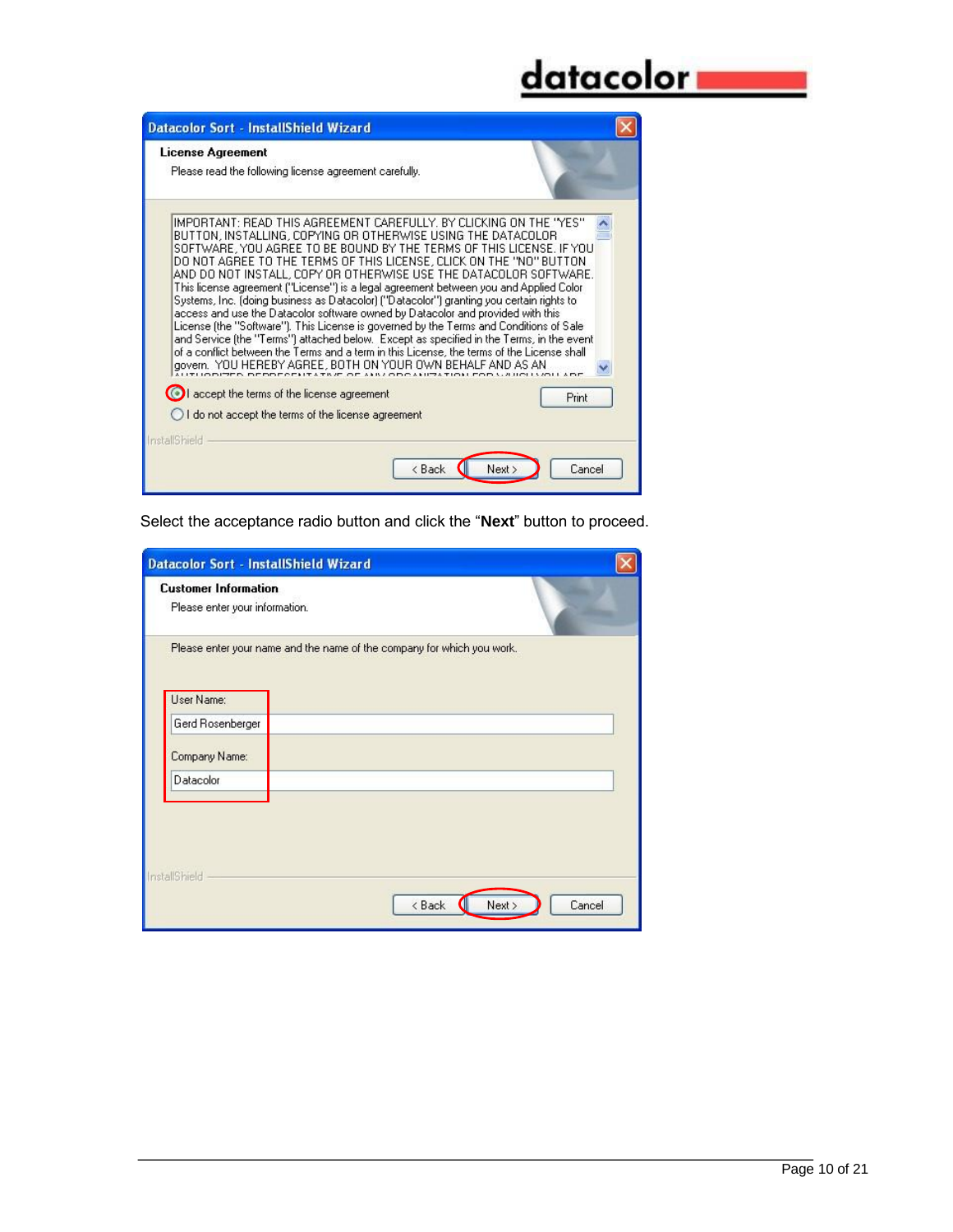# <u>datacolor www.</u>

|               | Datacolor Sort - InstallShield Wizard                                               |                          |  |
|---------------|-------------------------------------------------------------------------------------|--------------------------|--|
|               | <b>Choose Destination Location</b><br>Select folder where setup will install files. |                          |  |
|               | Install Datacolor Sort to:<br>C:\Program Files\Datacolor                            | Change                   |  |
| InstallShield |                                                                                     | Cancel<br>< Back<br>Next |  |

Local Area Network (LAN)

Click "**Next**" to select default installation folder. Normal default is C:\Program Files\Datacolor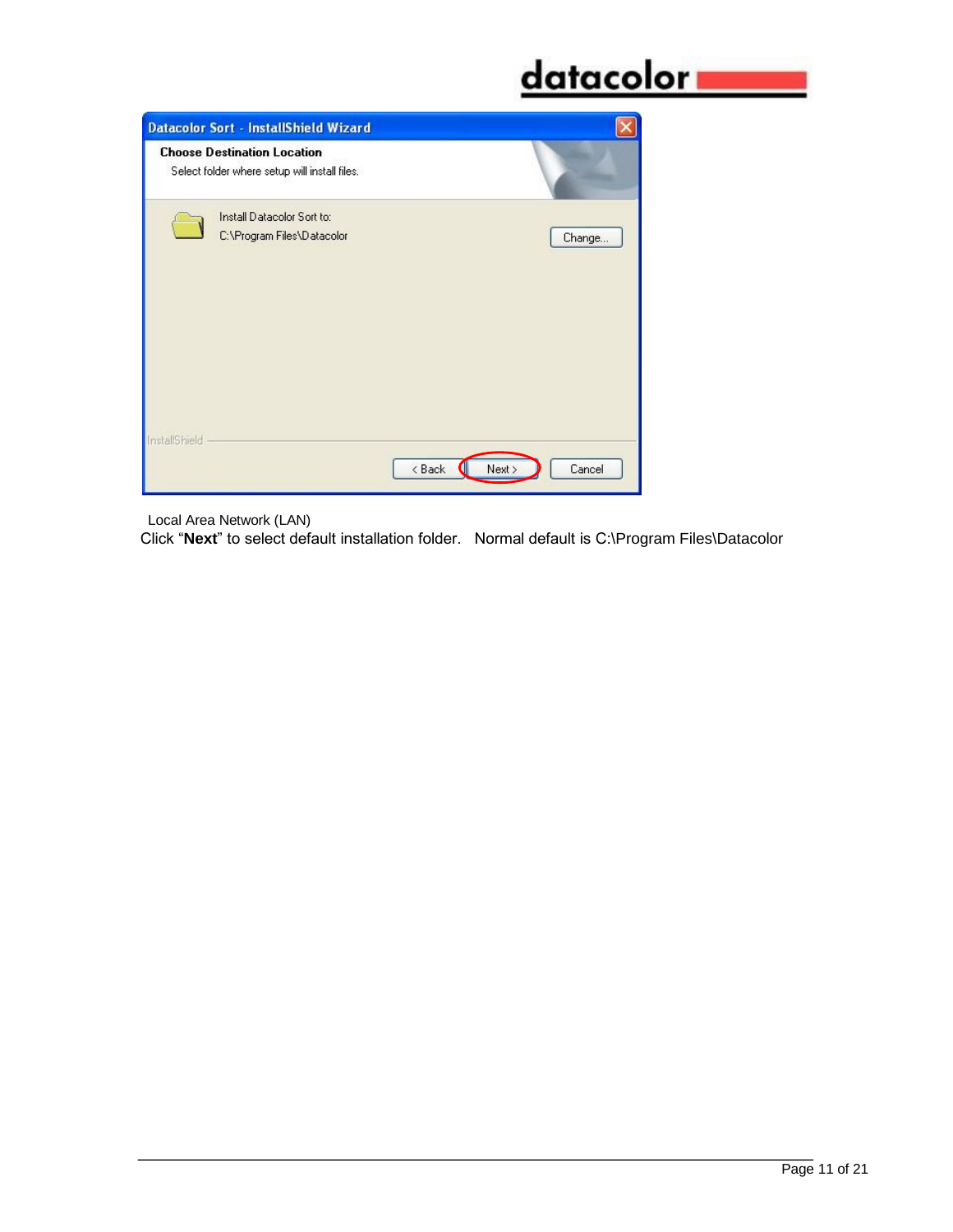# datacolor i

#### *Setup types*

You will now see a screen offering you several different setup options.

#### *Complete*

(All modules are installed on your computer. )



Select the Setup Type to install and click "**Next**". *Custom:* 

#### **Please note, this is not recommended for typical user installations.**

Custom setup allows you to install specific features instead of the entire Datacolor SORT installation.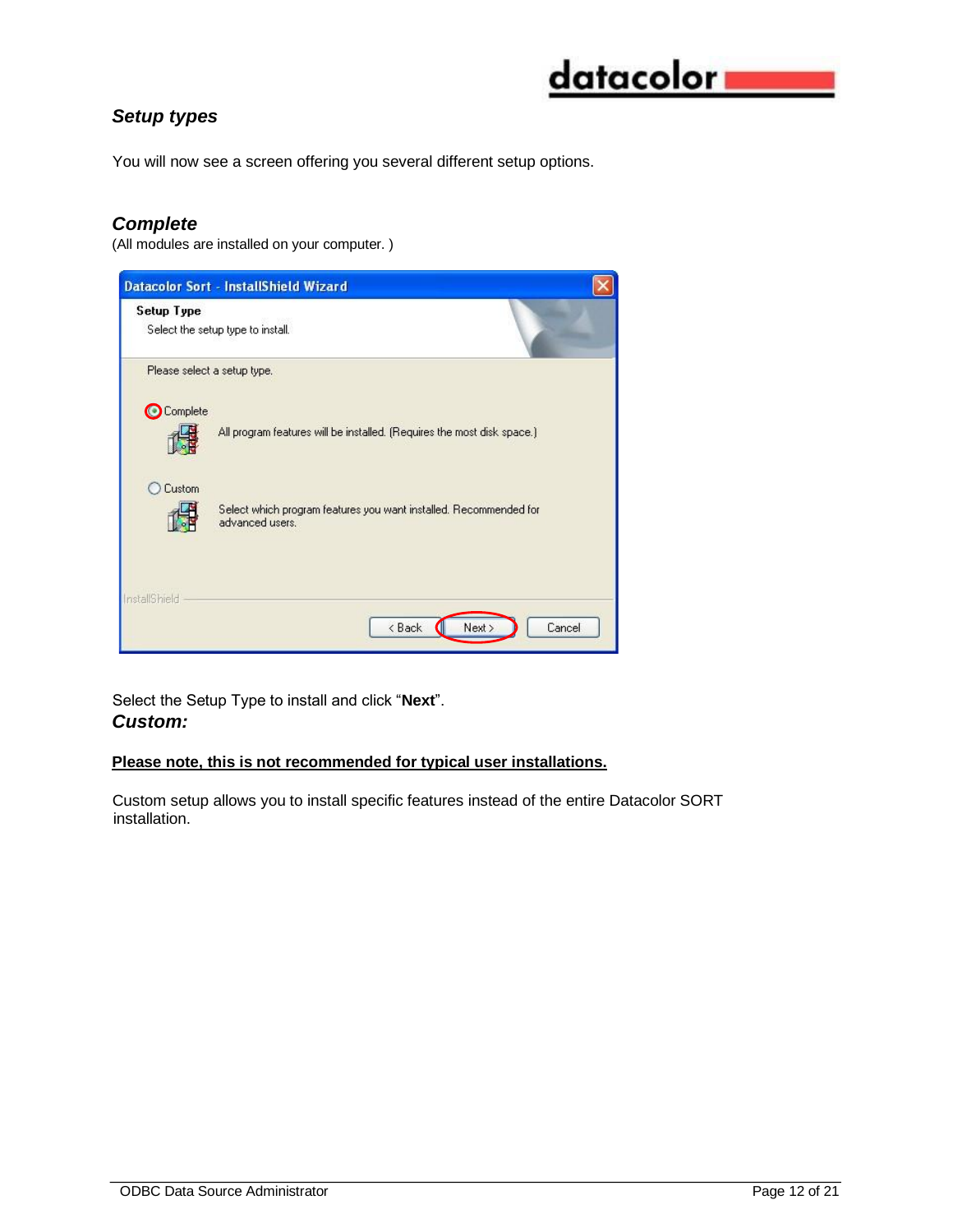# <u>datacolor \_\_\_\_</u>

| Datacolor Sort - InstallShield Wizard                                                                                                               |                              |
|-----------------------------------------------------------------------------------------------------------------------------------------------------|------------------------------|
| <b>Select Features</b><br>Select the features setup will install.                                                                                   |                              |
| Select the features you want to install, and deselect the features you do not want to install.<br>Page View Designer<br>Demo Database<br>Help Files | Description                  |
| 97.54 MB of space required on the C drive<br>14861.60 MB of space available on the C drive<br>InstallShield                                         | $8$ Back<br>Cancel<br>Next > |

Click "**Next**" to select the shortcuts to install.

At default, the installation will put Datacolor SORT icon on your desktop and a shortcut to start program menu.

| Datacolor Sort - InstallShield Wizard |                            |
|---------------------------------------|----------------------------|
| <b>Shortcuts to install</b>           |                            |
| Choose optional Shortcuts             |                            |
| Desktop                               |                            |
| Start Menu                            |                            |
|                                       |                            |
|                                       |                            |
|                                       |                            |
|                                       |                            |
|                                       |                            |
| InstallShield                         | $8$ Back<br>Cancel<br>Next |
|                                       | a                          |

Click "**Next**" to continue the installation.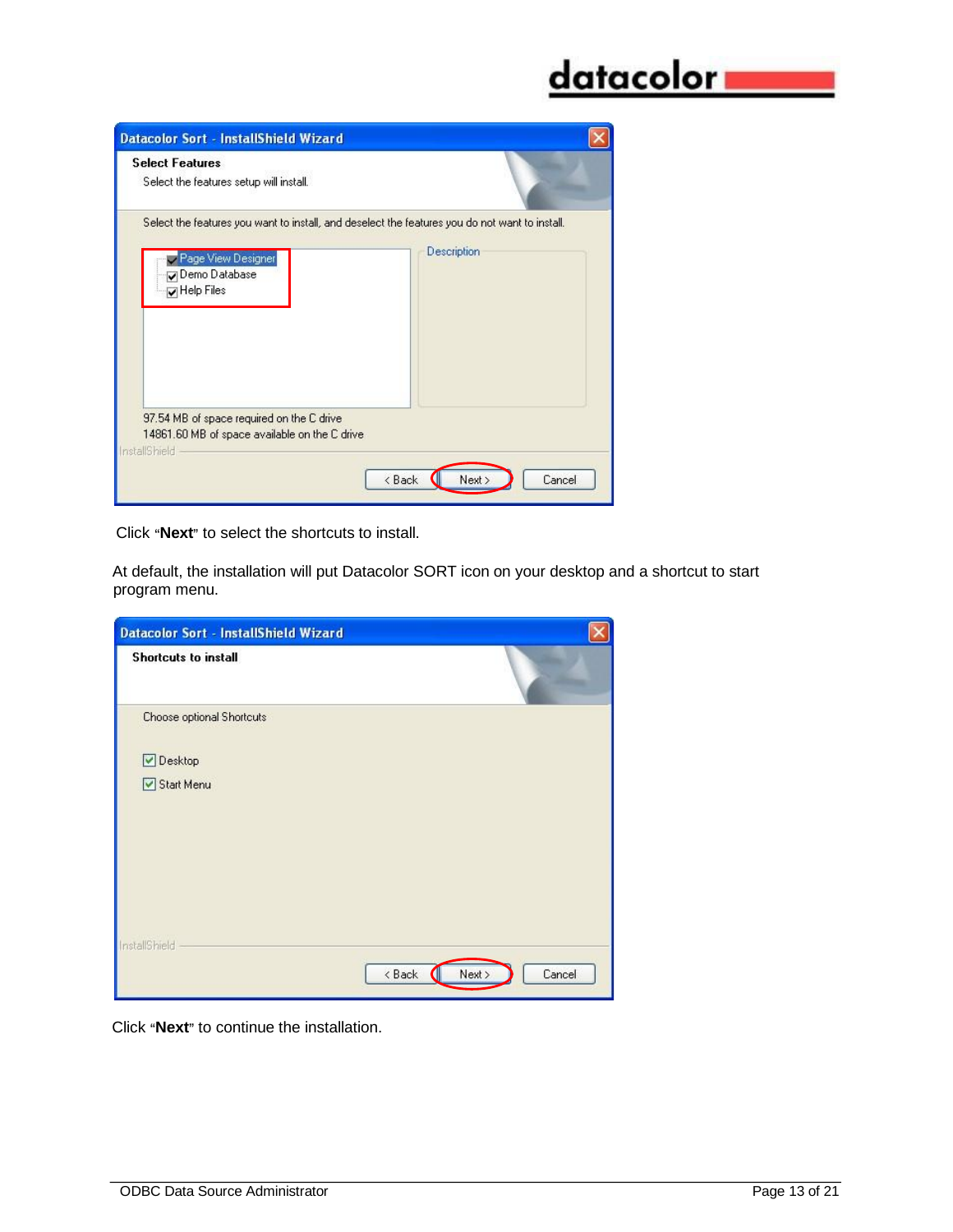# <u>datacolor www.</u>



Click "**Install**" to transfer the data

Setup starts transferring the files



Installing Datacolor CommonLocation Component...

| Datacolor Sort - InstallShield Wizard                         |        |
|---------------------------------------------------------------|--------|
| <b>Setup Status</b>                                           |        |
| Datacolor Sort is configuring your new software installation. |        |
| Installing                                                    |        |
| C:\Program Files\Datacolor\Common Files\Entity15.dll          |        |
|                                                               |        |
|                                                               |        |
|                                                               |        |
|                                                               |        |
| InstallShield                                                 |        |
|                                                               | Cancel |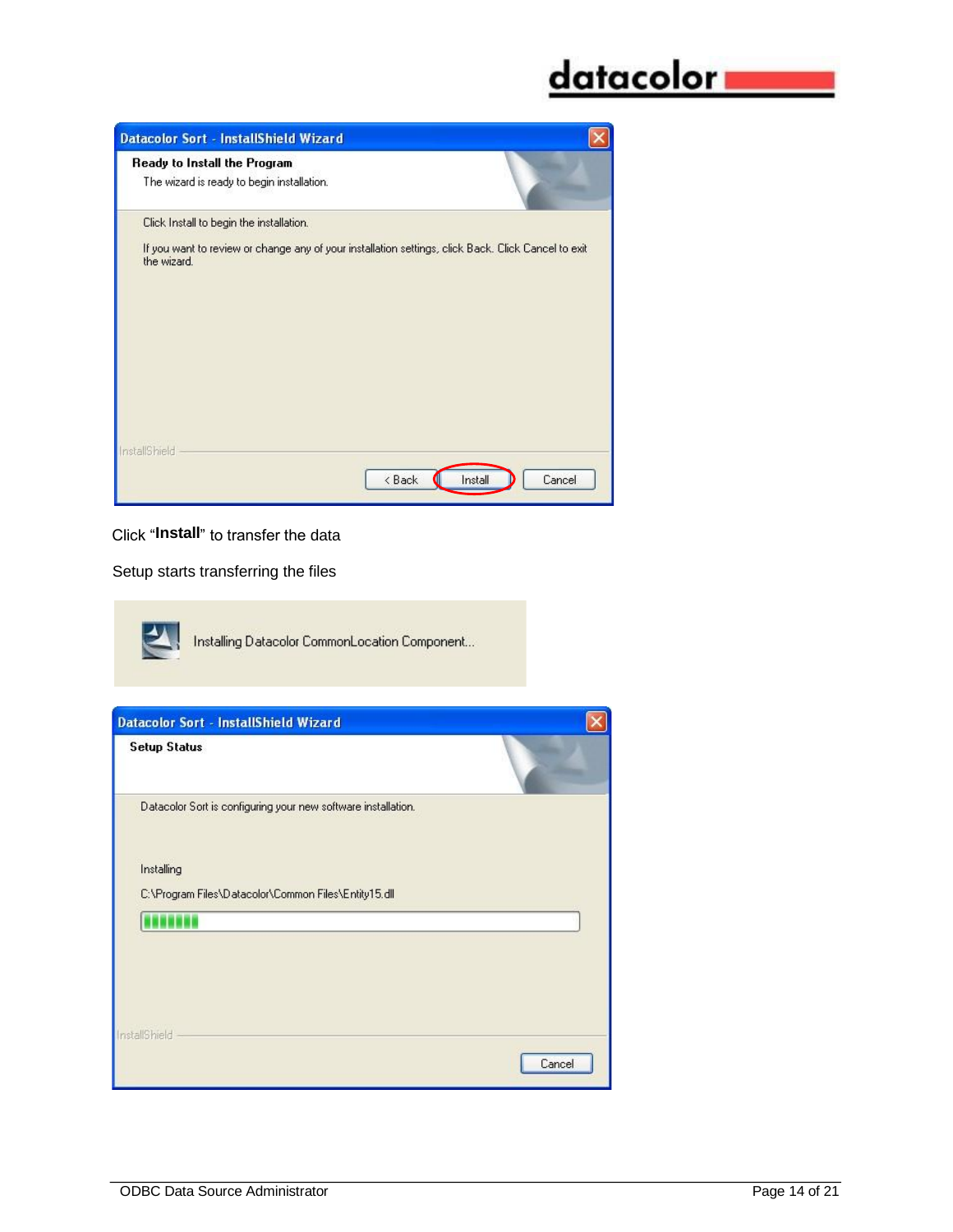# <u>datacolor i</u>

| DataSecurityClientWrapper10 - InstallShield Wizard                         |        |
|----------------------------------------------------------------------------|--------|
| <b>Setup Status</b>                                                        |        |
| DataSecurityClientWrapper10 is configuring your new software installation. |        |
| Installing<br>Installing DataSecurity Client                               |        |
|                                                                            |        |
| InstallShield                                                              |        |
|                                                                            | Cancel |

The 'DataSecurityClient' is installed

The Datacolor security software is installed now:



followed by installing the Datacolor Envision components:



followed by installing the instrument drivers:



Installing Datacolor Instrument Drivers...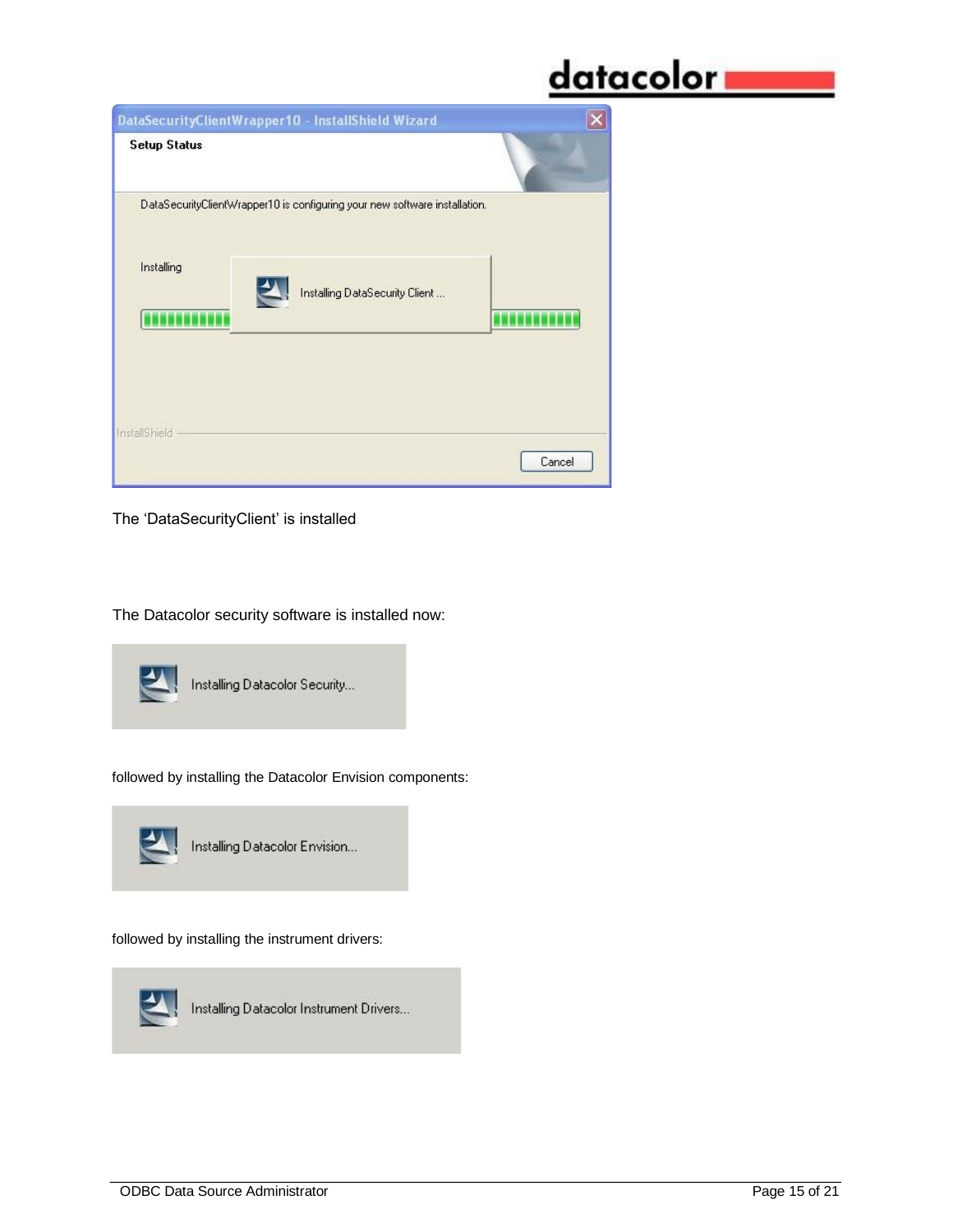### <u>datacolor =</u>

| Datacolor Sort - InstallShield Wizard                         |        |
|---------------------------------------------------------------|--------|
| <b>Setup Status</b>                                           |        |
| Datacolor Sort is configuring your new software installation. |        |
| Installing                                                    |        |
| C:\Program Files\Datacolor\Database\PRINTFORM.DB              |        |
|                                                               |        |
|                                                               |        |
|                                                               |        |
|                                                               |        |
|                                                               |        |
| InstallShield                                                 | Cancel |

#### Followed by installing the Acrobat Reader

| <b>Install Acrobat Reader</b>                                                      |    |  |
|------------------------------------------------------------------------------------|----|--|
| In order to read the online documentation, you need Acrobat Reader on your system. | No |  |

Click "Yes" to start the Acrobat reader installation and follow the instructions.

Finally, the "Complete" screen display. Click "Yes" to start the Acrobat reader installation and follow the instructions.

Finally, the "Complete" screen display.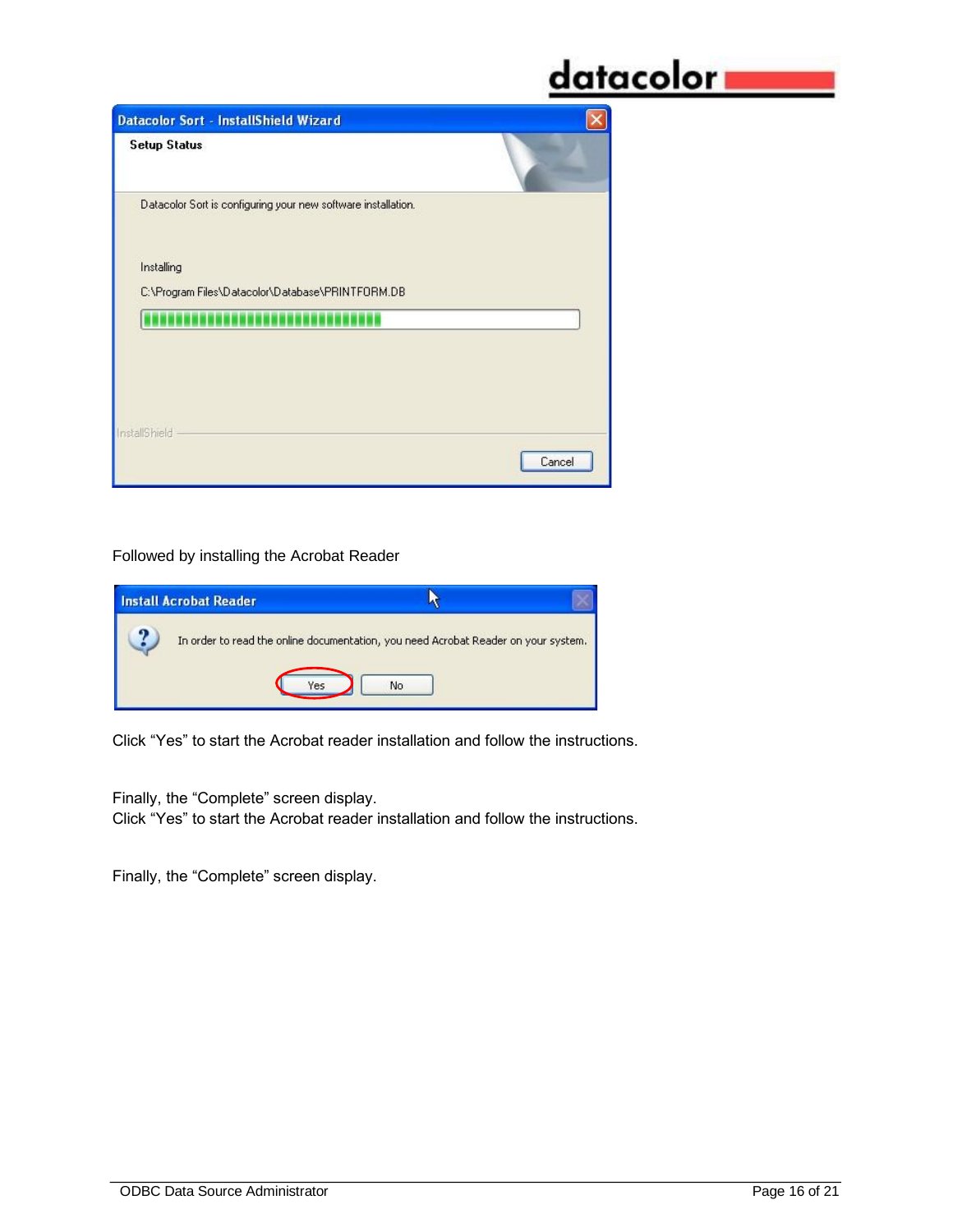| Datacolor Sort - InstallShield Wizard |                                                                                                                                |  |
|---------------------------------------|--------------------------------------------------------------------------------------------------------------------------------|--|
|                                       | System reboot required.<br>Setup has completed installing Datacolor Sort.                                                      |  |
|                                       | Yes, I want to restart my computer now.<br>No, I will restart my computer later.<br>Click Finish to exit Datacolor Sort setup. |  |
|                                       |                                                                                                                                |  |
| Cancel<br><back<br>Finish</back<br>   |                                                                                                                                |  |

Click "**Finish**" to restart your computer.

Datacolor SORT is now installed on your system!

#### <span id="page-16-0"></span>**3 Validating Datacolor Software**

Datacolor Spectrum Software is protected from unauthorized use by a software license. When the software is initially installed, the software license is in a demo period that will allow access for a fixed amount of time. In order to run the software after the demo period, the software license must be validated.

There are a number of ways to validate the software. In general you will need the following information:

- 1. You will need the **Serial Number** for your software. This number is supplied by Datacolor and is found on the USB case.
- 2. You will need a **Computer Validation Number**. This number is generated by the security software and is unique to your computer.

Validation information is accessed and input in the Datacolor Validation Window shown below: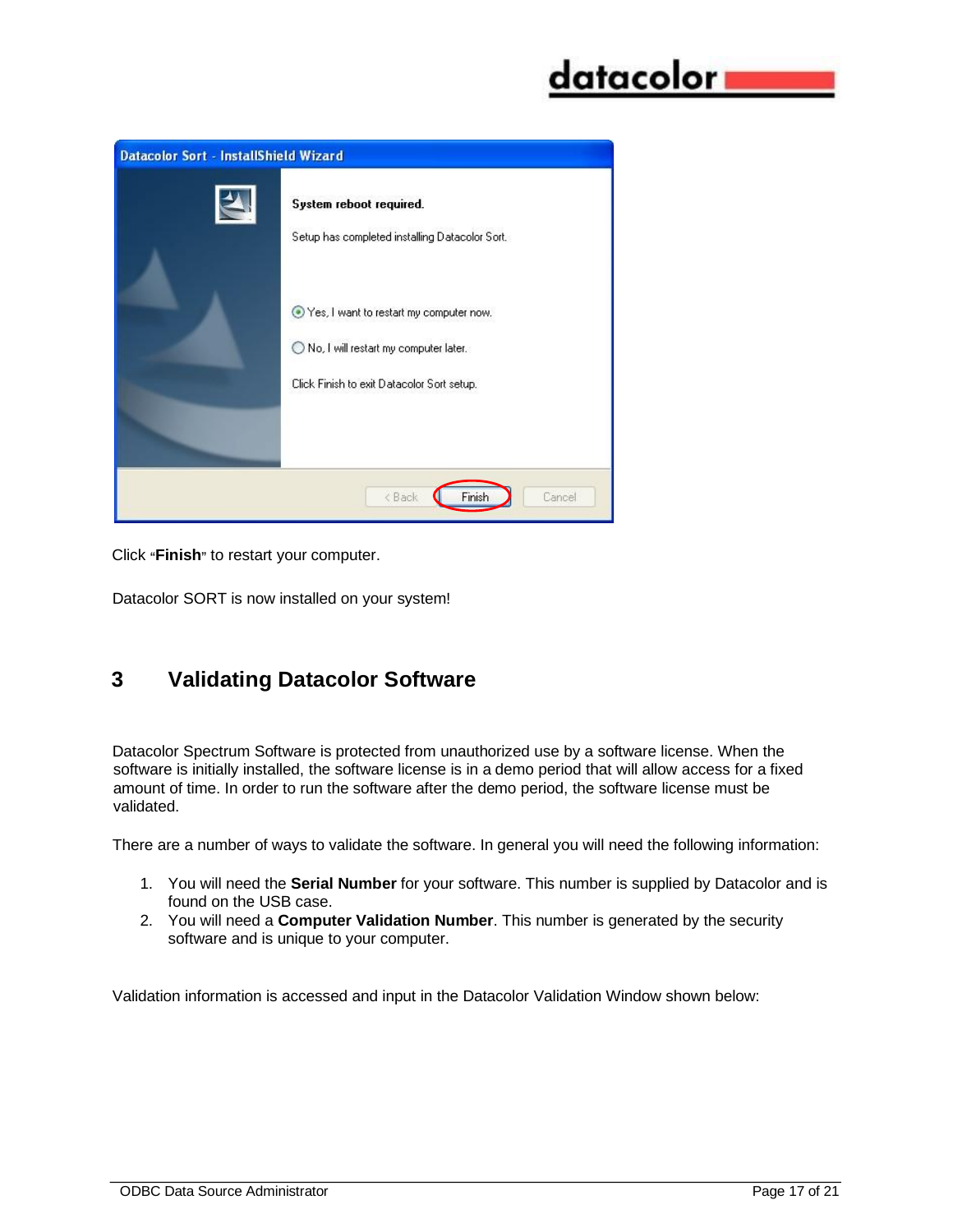|                                                                                                                                                                                                                                                                                                                                                                                                               | datacolorı                 |
|---------------------------------------------------------------------------------------------------------------------------------------------------------------------------------------------------------------------------------------------------------------------------------------------------------------------------------------------------------------------------------------------------------------|----------------------------|
| datacolor Security Client Ver 4                                                                                                                                                                                                                                                                                                                                                                               |                            |
| The Unlock Response Number will update this<br>product with new features.                                                                                                                                                                                                                                                                                                                                     | datacolor i                |
|                                                                                                                                                                                                                                                                                                                                                                                                               | 300: 1 of 10 Licenses used |
| Internet enabled users may validate now by clicking on this link.<br>Otherwise, to validate your software, please visit http://pmweb.datacolor.com. If<br>you do not have access to the internet, you can email the requested information<br>from the enclosed form to SoftwareLicense@Datacolor.com or phone your local<br>sales office or dial 1-800-982-6496 for toll free service in the U.S. and Canada. |                            |
| <b>Serial Number</b><br>1280928015                                                                                                                                                                                                                                                                                                                                                                            |                            |
| <b>Computer Validation Number</b>                                                                                                                                                                                                                                                                                                                                                                             |                            |
| A309281740279-7167774                                                                                                                                                                                                                                                                                                                                                                                         |                            |
| Unlock Response Number                                                                                                                                                                                                                                                                                                                                                                                        |                            |

Datacolor Tools will display the Validation Window every time it starts during the demo period. The Validation Window can be accessed from "About" window in Datacolor Tools, select "License Info".

You can validate the software in 3 ways:

- Using a Web Connection Link is on the Validation Window. Example is shown below
- E-Mail Send Serial Number and Computer Validation Number for the product to SoftwareLicense@Datacolor.Com. You will receive an Unlock Response Number by e-mail that you will put into the Validation Window.
- Phone In the US and Canada phone toll free 1-800-982-6496 or call you local sales office. You will need the Serial Number and the Computer Validation Number for the product. You will be given an Unlock Response Number that you will put into the Validation Window.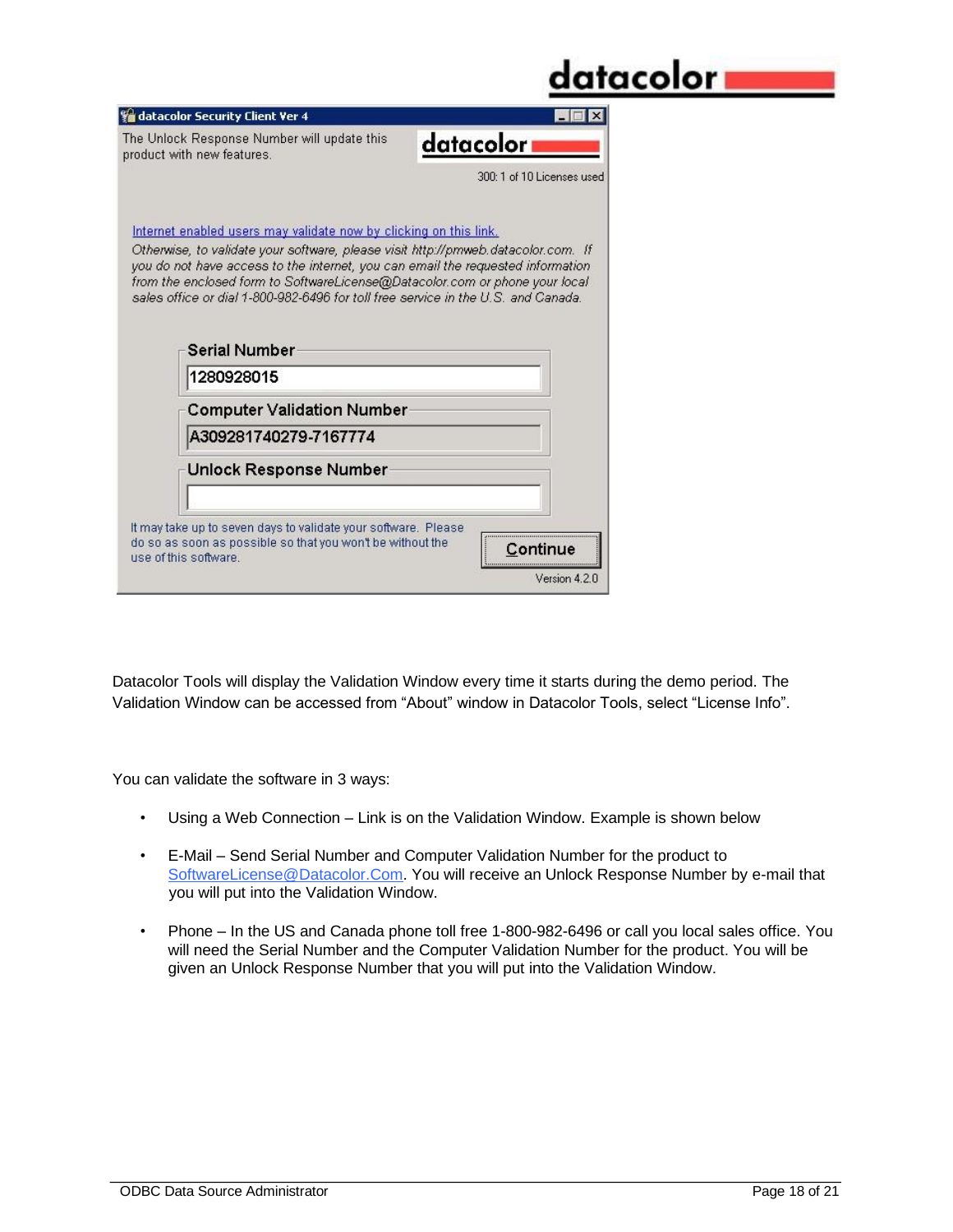## <u>datacolor</u>

 $\Gamma$ 

| datacolor Security Client Ver 4                                                                                                                                                                                                                                                                                                                                                                                                                                                                                                         |                                           |                                                                                                                                                                                                       |
|-----------------------------------------------------------------------------------------------------------------------------------------------------------------------------------------------------------------------------------------------------------------------------------------------------------------------------------------------------------------------------------------------------------------------------------------------------------------------------------------------------------------------------------------|-------------------------------------------|-------------------------------------------------------------------------------------------------------------------------------------------------------------------------------------------------------|
| The Unlock Response Number will update this<br>product with new features.<br>Internet enabled users may validate now by clicking on this link.<br>Otherwise, to validate your software, please visit http://pmweb.datacolor.com. If<br>you do not have access to the internet, you can electil the requested information<br>from the enclosed form to SoftwareLicense@Datacolox com or phone your local<br>sales office or dial 1-800-982-6496 for toll free service in the U.S. and $\mathcal L$ anada.<br>Serial Number<br>1280928015 | datacolor i<br>300: 1 of 10 Licenses used | Type the Serial Number for<br>the product into this field.<br>Tip: To avoid retyping this<br>number later, highlight the<br>number and then copy it to<br>the clipboard using the Ctrl-<br>C command. |
| <b>Computer Validation Number</b>                                                                                                                                                                                                                                                                                                                                                                                                                                                                                                       |                                           |                                                                                                                                                                                                       |
| A309281740279-7167774<br><b>Unlock Response Number</b>                                                                                                                                                                                                                                                                                                                                                                                                                                                                                  |                                           | Click the link to go to the<br>Datacolor Software<br>Validation Web Service.                                                                                                                          |
| It may take up to seven days to validate your software. Please<br>do so as soon as possible so that you won't be without the<br>use of this software.                                                                                                                                                                                                                                                                                                                                                                                   | Continue<br>Version 4.2.0                 |                                                                                                                                                                                                       |

|                       |                                                                                                                               | Type a contact name in the<br><b>First Name and Last Name</b> |
|-----------------------|-------------------------------------------------------------------------------------------------------------------------------|---------------------------------------------------------------|
|                       | Welcome to Datacolor's software validation web service. To<br>validate your software, please enter the following information, | fields.                                                       |
| then press continue.  |                                                                                                                               | Give your e-mail address.                                     |
| First Name:           | John                                                                                                                          | Input the product Serial                                      |
| Last Name:            | Doe                                                                                                                           | Number.                                                       |
| EMail:                | xyz@company.com                                                                                                               | Tip: Paste it if you copied it<br>earlier.                    |
| <b>Serial Number:</b> | 1217185437                                                                                                                    |                                                               |

Click the Continue button.

 $\overline{\phantom{a}}$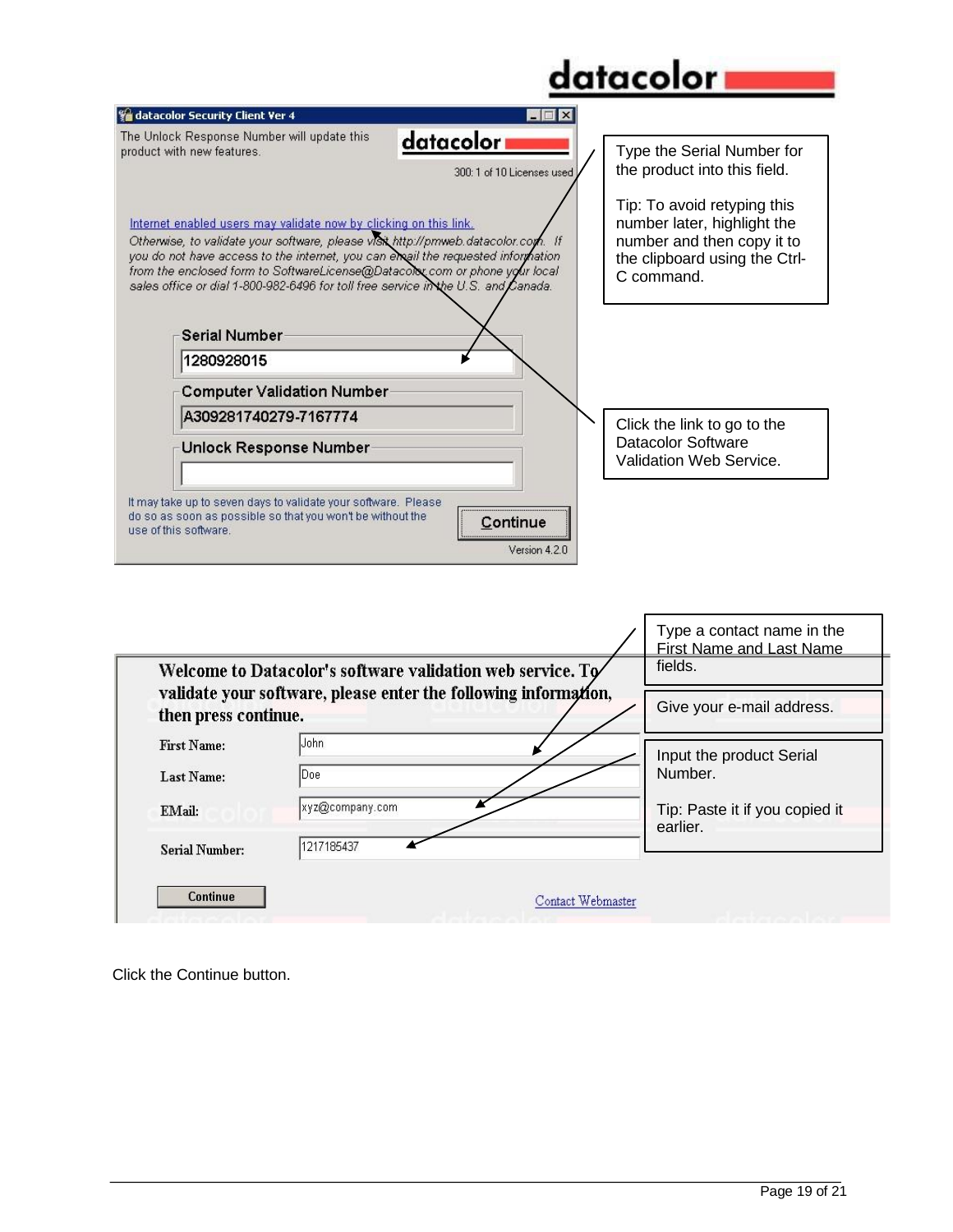### datacolor

| <b>Pigment Plus.</b>                                                                  |                   | This screen verifies that the                                |
|---------------------------------------------------------------------------------------|-------------------|--------------------------------------------------------------|
| Your Order Number is 123456.                                                          |                   | serial number is valid and<br>displays information about the |
| Please verify that this purchase information is correct. If you have questions, click |                   | product.                                                     |
| "Contact Webmaster".                                                                  |                   |                                                              |
| Press Continue to validate your software.                                             |                   | Click the Continue button to                                 |
|                                                                                       |                   | proceed.                                                     |
| Continue                                                                              |                   |                                                              |
|                                                                                       |                   |                                                              |
| <b>Back</b>                                                                           | Contact Webmaster |                                                              |

ODBC Data Source Administrator





After you have entered the Unlock Response Number into the Validation Screen, your software is validated. You can validate additional programs by selecting the Validate Another option